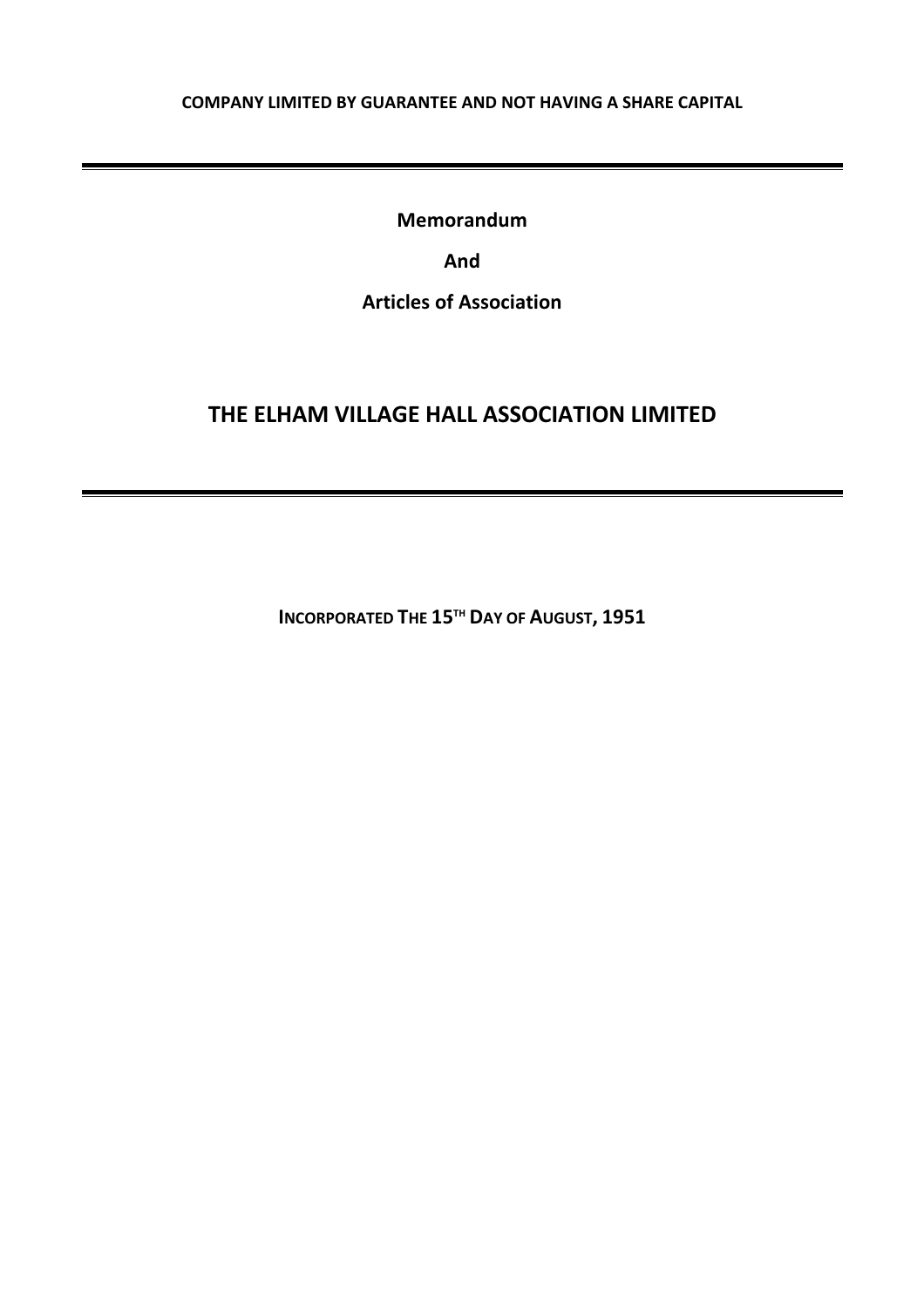*No. 00498497*

*Certificate of Incorporation.*

*I hereby testify that*

# *THE ELHAM VILLAGE HALL ASSOCIATION LIMITED*

*is this day Incorporated under the Companies Act, 1948, and that the Company is Limited*

*Given under my hand at London this Fifteenth day of August, One thousand nine hundred and fiftyone.*

*A. T. RUBY,*

*Assistant Registrar of Companies*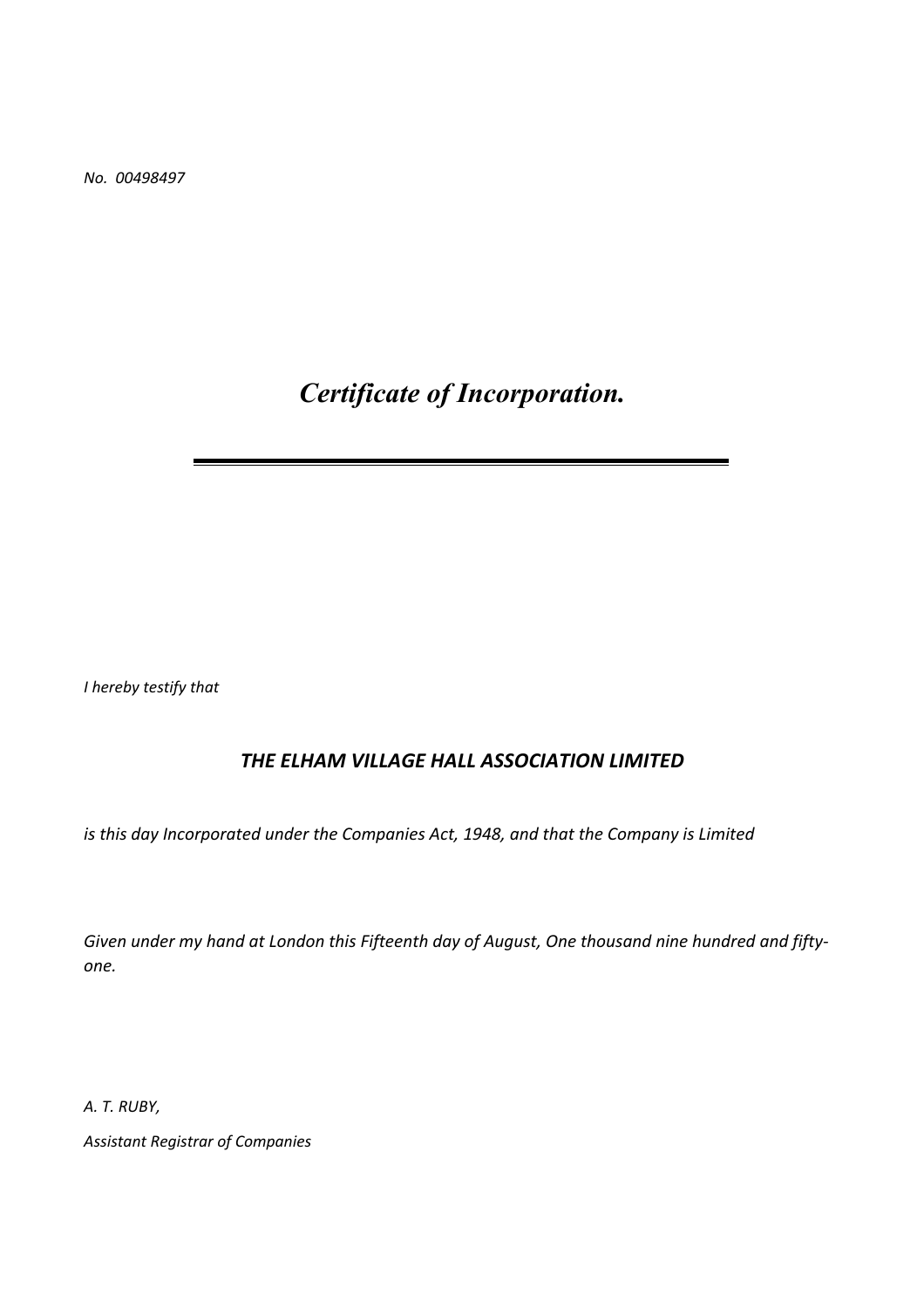## *The Companies Act, 1948.*

#### COMPANY LIMITED BY GUARANTEE AND NOT HAVING A SHARE CAPITAL.

# **Memorandum of Association**

OF

# **THE ELHAM VILLAGE HALL ASSOCIATION LIMITED**

- 1. The name of the Company (hereinafter called "the Association") is THE ELHAM VILLAGE HALL ASSOCIATION LIMITED.
- 2. The Registered Office of the Association will be situate in England.
- 3. The objects for which the Association is established are:
	- (1) To promote the benefit of the inhabitants of the village of Elham in the County of Kent and the neighbourhood without distinction of sex or of political, religious or other opinions, by providing facilities in the interests of social welfare for recreation and leisure-time occupation with the object of improving the conditions of life of the said inhabitants.
	- (2) For the purpose of and incidental to affecting the above objects or any of them but not further or otherwise:
		- (a) To establish or secure or join in the establishment of a Village Hall and Community Centre and to maintain and manage either alone or in conjunction with others such a centre or hall.
		- (b) To print publish and issue a magazine newssheet or other periodicals books or publications relating to the affairs or activities of the Association and to procure the publication of articles and features, to organise undertake and carry on exhibitions, demonstrations, fairs, competitions and all kinds of shows, sports and entertainments including plays, cinematograph films and concerts, to collect, collate and distribute all kinds of information and advice.
		- (c) To provide accommodation for any of the activities of the Association and secretarial, instructional, and other services in connection with such activities.
		- (d) Subject to the provisions of section 14 of The Companies Act 1948, to purchase, take on lease or in exchange, hire or otherwise acquire land and buildings and other property real or personal and any rights and privileges and to construct, maintain and alter any buildings works or erections of any kind.
		- (e) To sell, lease, let, mortgage, exchange or otherwise dispose of in any way all or any of the property or assets of the Association.
		- (f) To borrow or raise money for the purposes of the Association on such terms and on such security as may be thought fit.
		- (g) To invest the moneys of the Association not immediately required for its purposes in or upon such investments securities or property as may be thought fit.
		- (h) To invite and receive from members of the Association and others contributions, whether by way of annual or other subscriptions, donations or bequests, and to promote the objects of the Association by making grants, subscriptions or donations.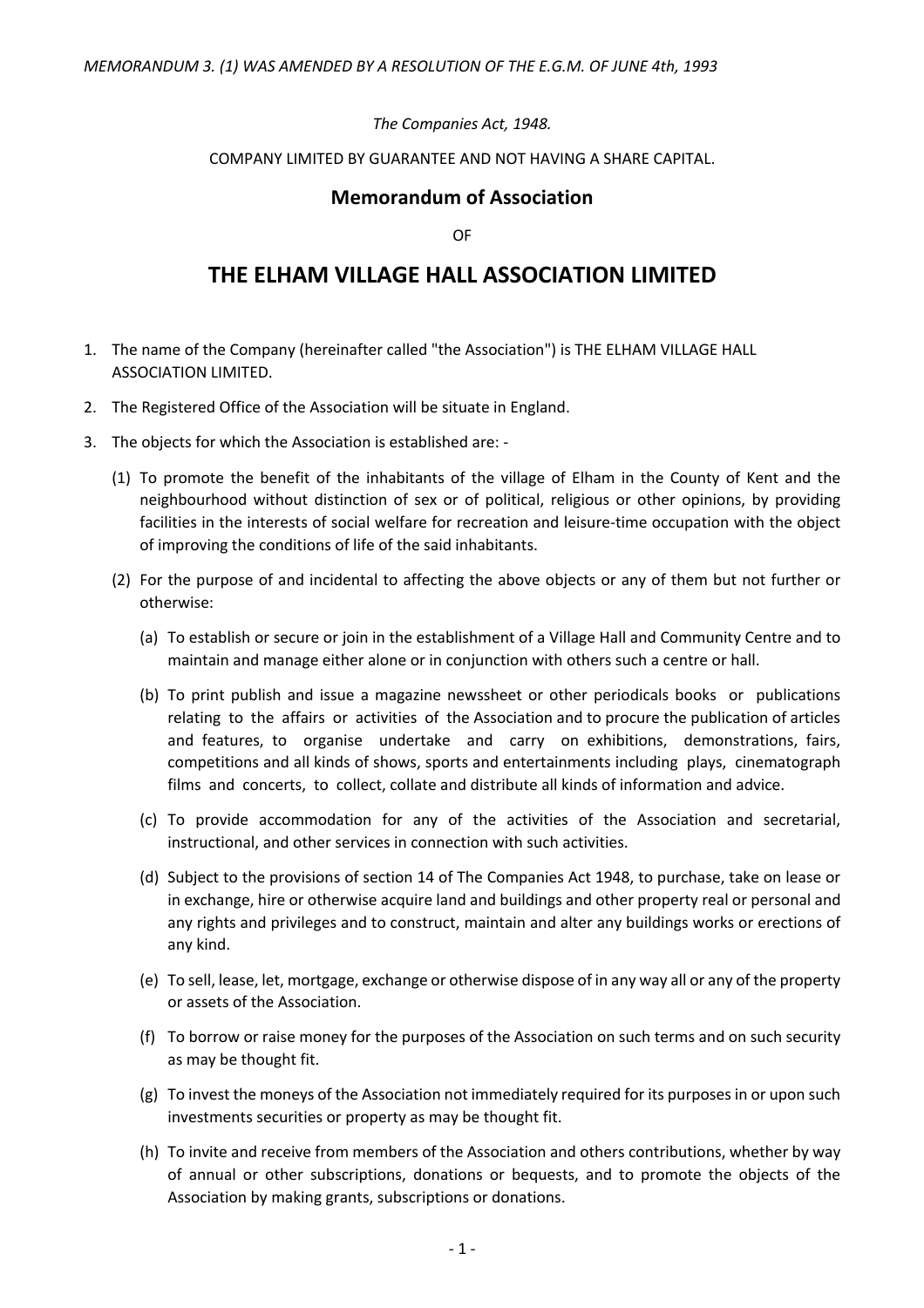- (i) To undertake and execute any trust which may be lawfully under- taken by the Association.
- (j) To represent the persons referred to in clause (1) hereof or any of them on any council, committee, board or other body whether now in existence or hereafter established where the objects of the Association are affected.
- (k) To promote any other company or body for the purpose only of undertaking any of the objects of the Association or for any other charitable purposes.
- (l) To do all such other things as are incidental to the attainment of the objects of the Association or any of them in any part of the world and either as principals or agents.
- 4. The liability of the members is limited.
- 5. Every member of the Association undertakes to contribute to the assets of the Association, in the event of the same being wound up while he is a member, or within one year after he ceases to be a member, for payment of debts and liabilities of the Association contracted before he ceases to be a member, and of the costs, charges and expenses of winding up, and for the adjustment of the rights of the contributories among themselves, such amount as may be required not exceeding one shilling.
- 6. The Association shall not support with its funds any object or endeavour to impose on or procure to be observed by its members or others any regulation, restriction or condition which if an object of the Association would make it a Trade Union.

In case the Association shall take or hold any property subject to the jurisdiction of the Charity Commissioners for England and Wales or Ministry of Education, the Association shall not sell, mortgage, charge or lease the same without such authority, approval or consent as may be required by law, and as regards any such property the Managers or Trustees of the Association shall be chargeable for such property as may come into their hands, and shall be answerable and accountable for their own acts, receipts, neglects, and defaults, and for the due administration of such property in the same manner and to the same extent as they would as such Managers or Trustees have been if no incorporation had been effected, and the incorporation of the Association shall not diminish or impair any control or authority exercisable by the Chancery Division, the Charity Commissioners or the Ministry of Education over such Managers or Trustees, but they shall, as regards any such property, be subject jointly and separately to such control or authority, as if the Association were not incorporated. In case the Association shall take or hold any property which may be subject to any trusts, the Association shall only deal with the same in such manner as allowed by law having regard to such trusts.

7. The income and property of the Association wheresoever derived, shall be applied solely towards the promotion of the objects of the Association as set forth in this Memorandum of Association; and no portion thereof shall be paid or transferred directly or indirectly, by way of dividend, bonus, or otherwise howsoever by way of profit, to the members of the Association.

Provided that nothing herein shall prevent the payment, in good faith, of reason- able and proper remuneration to any officer or servant of the Association, or to any member of the Association, in return for any services actually rendered to the Association, nor prevent the payment of interest at a rate not exceeding [five] per cent per annum on money lent or reasonable and proper rent for premises demised or let by any member of the Association; but so that no member of the Council of Management or other Governing Body of the Association shall be appointed to any salaried office of the Association, or any office of the Association paid by fees, and that no remuneration or other benefit in money or moneys worth shall be given by the Association to any member of such Council or Governing Body except repayment of out-of-pocket expenses and interest at the rate aforesaid on money lent or reasonable and proper rent for premises demised, or let to the Association provided that the provision last aforesaid shall not apply to any payment to any Railway, Gas, Electric Lighting, Water, Cable or Telephone Company of which a member of the Council of Management or other Governing Body may be a member or any other Company in which such member shall not hold more than one-hundredth part of the capital, and such member shall not be bound to account for any share of profits he may receive in respect of any such payment.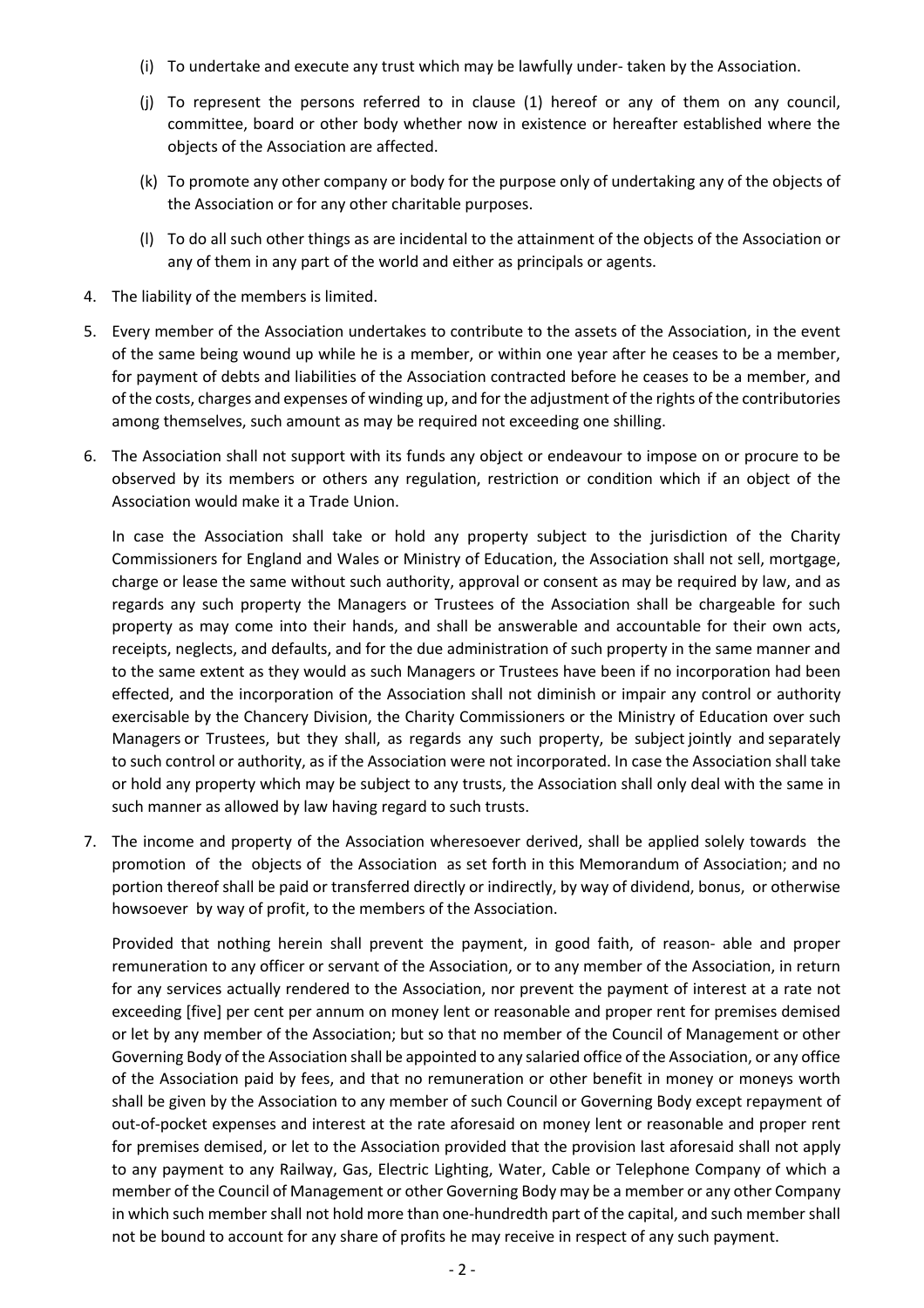- 8. If upon the winding up or dissolution of the Association there remains, after the satisfaction of all its debts and liabilities, any property whatsoever, the same shall not be paid to or distributed among the members of the Association, but shall be given or transferred to some other institution or institutions having solely charitable objects similar to the objects of the Association and which shall prohibit the distribution of its or their income and property amongst its or their members to an extent at least as great as is imposed on the Association under or by virtue of Clause 7 hereof, such institution or institutions to be determined by the members of the Association at or before the time of dissolution, and if and so far as effect cannot be given to the aforesaid provision then to some other solely charitable object.
- 9. True accounts shall be kept of the sums of money received and expended by the Association, and the matters in respect of which such receipts and expenditure take place, and of the property, credits, and liabilities of the Association; and, subject to any reasonable restrictions as to the time and manner of inspecting the same that may be imposed in accordance with the regulations of the Association for the time being in force, shall be open to the inspection of the members. Once at least in every year the accounts of the Association shall be examined, and the correctness of the balance sheet ascertained by one or more properly qualified Auditor or Auditors.

WE, the several persons whose names and addresses are subscribed are desirous of being formed into a Company in pursuance of this Memorandum of Association.

# K. DYKES, **COURT ACTES COULD FARMER COURT FARM** Farmer. RUTH HARROWING, Boyke Manor, Elham. Comments and Mottinge Councillor. HERBERT PALMER, North Elham, Elham, Canterbury. Farmer. ALAN PATERSON-BROWN, Mount Bottom, Elham. The matter of the Retired Officer. R. H. ISAAC WILLIAMS, The Vicarage, Elham, Nr. Canterbury. Clerk in Holy Orders. GEO. W. JUDGE, The Nook, Elham, Canterbury. The Nook, Elham, Canterbury. F. VERNEY, **High Street, Elham.** Tailor. DATED this Twentieth day of June 1951. WITNESS to the above signatures: - RUTH BIRON, The Cottage, Elham, Canterbury. Spinster.

#### **NAMES, ADDRESSES AND DESCRIPTIONS OF SUBSCRIBERS.**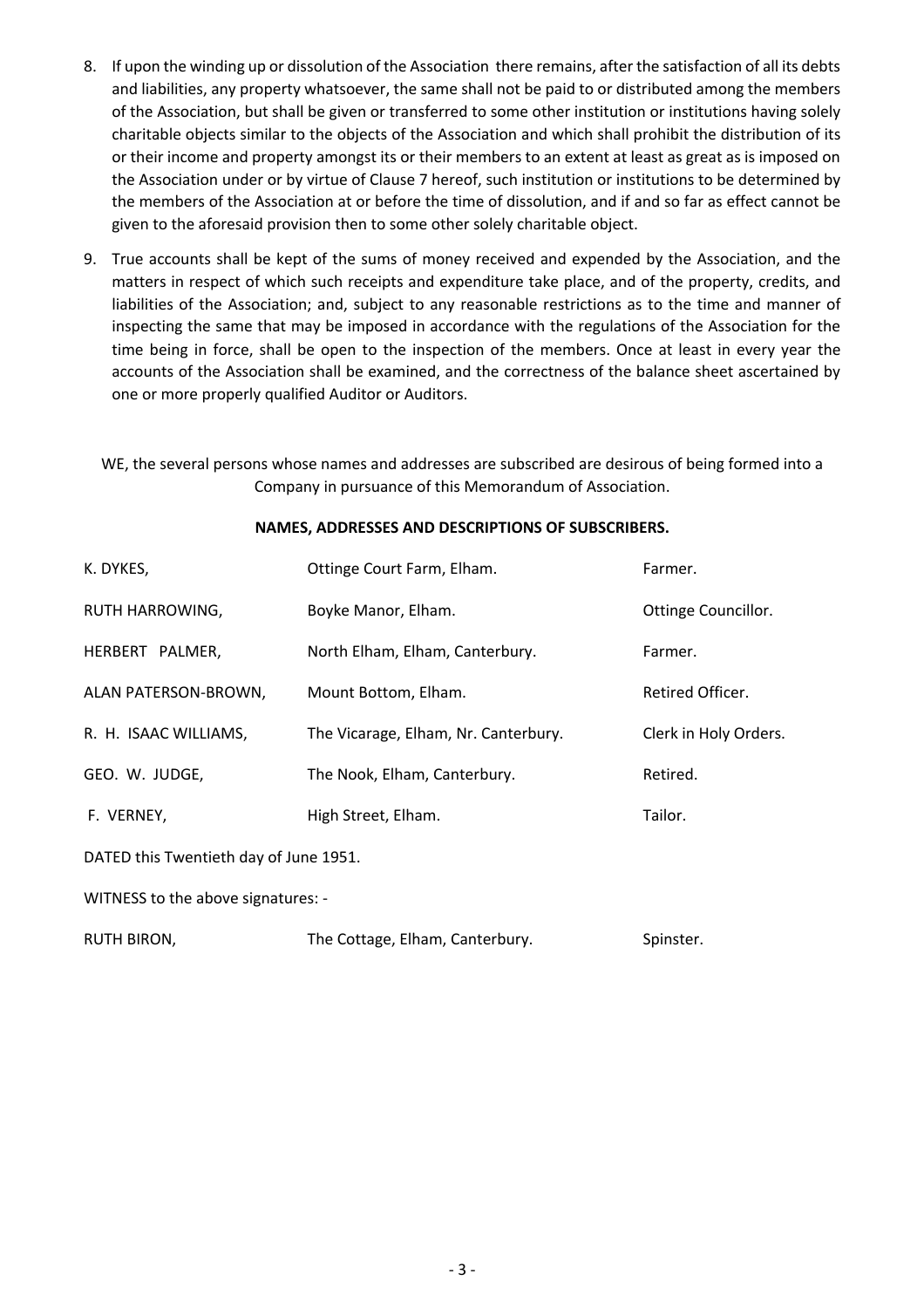# *ARTICLES 1; 5 (1) (c); 33(2); 54; and 69, WERE AMENDED BY A RESOLUTION OF THE E.G.M. OF JUNE 4th, 1993 ARTICLES 63 and 64, WERE AMENDED BY A RESOLUTION OF THE E.G.M. OF November 24th, 2007 ARTICLES 6, 8, 19, 33, 34,39,46,51,53,55 and 56 WERE AMENDED BY A RESOLUTION OF THE A.G.M. OF December 11th, 2019*

*The Companies Act, 1948.*

COMPANY LIMITED BY GUARANTEE AND NOT HAVING A SHARE CAPITAL.

# **Articles of Association**

OF

# **THE ELHAM VILLAGE HALL ASSOCIATION LIMITED**

#### INTERPRETATION.

1. In these presents the words standing in the first column of the Table next hereinafter contained shall bear the meaning set opposite to them respectively in the second column thereof, if not inconsistent with the subject or context: -

| <b>MEANINGS</b>                                                                                                                                   |
|---------------------------------------------------------------------------------------------------------------------------------------------------|
| Companies Act, 1948, and subsequent<br>The<br>Companies Acts.                                                                                     |
| These Articles of Association and the regulations of<br>the Association from time to time in force.                                               |
| The above-named Association.                                                                                                                      |
| The Council of Management for the time being of<br>the Association.                                                                               |
| The Executive Committee appointed by the Council<br>for the time being.                                                                           |
| The registered office of the Association.                                                                                                         |
| The Common Seal of the Association.                                                                                                               |
| Calendar month.                                                                                                                                   |
| Written, printed or lithographed, or partly one and<br>partly another, and other modes of representing or<br>reproducing words in a visible form. |
| Means Great Britain and Northern Ireland.                                                                                                         |
|                                                                                                                                                   |

And words importing the singular number only shall include the plural number, and vice-versa.

Words importing the masculine gender only shall include the feminine gender; and

Words importing persons shall include partnerships, corporations and unincorporated associations and other bodies.

Subject as aforesaid, any words or expressions defined in the Act or any statutory modification thereof in force at the date on which these regulations become binding on the Association shall, if not inconsistent with the subject or context, bear the same meanings in these regulations.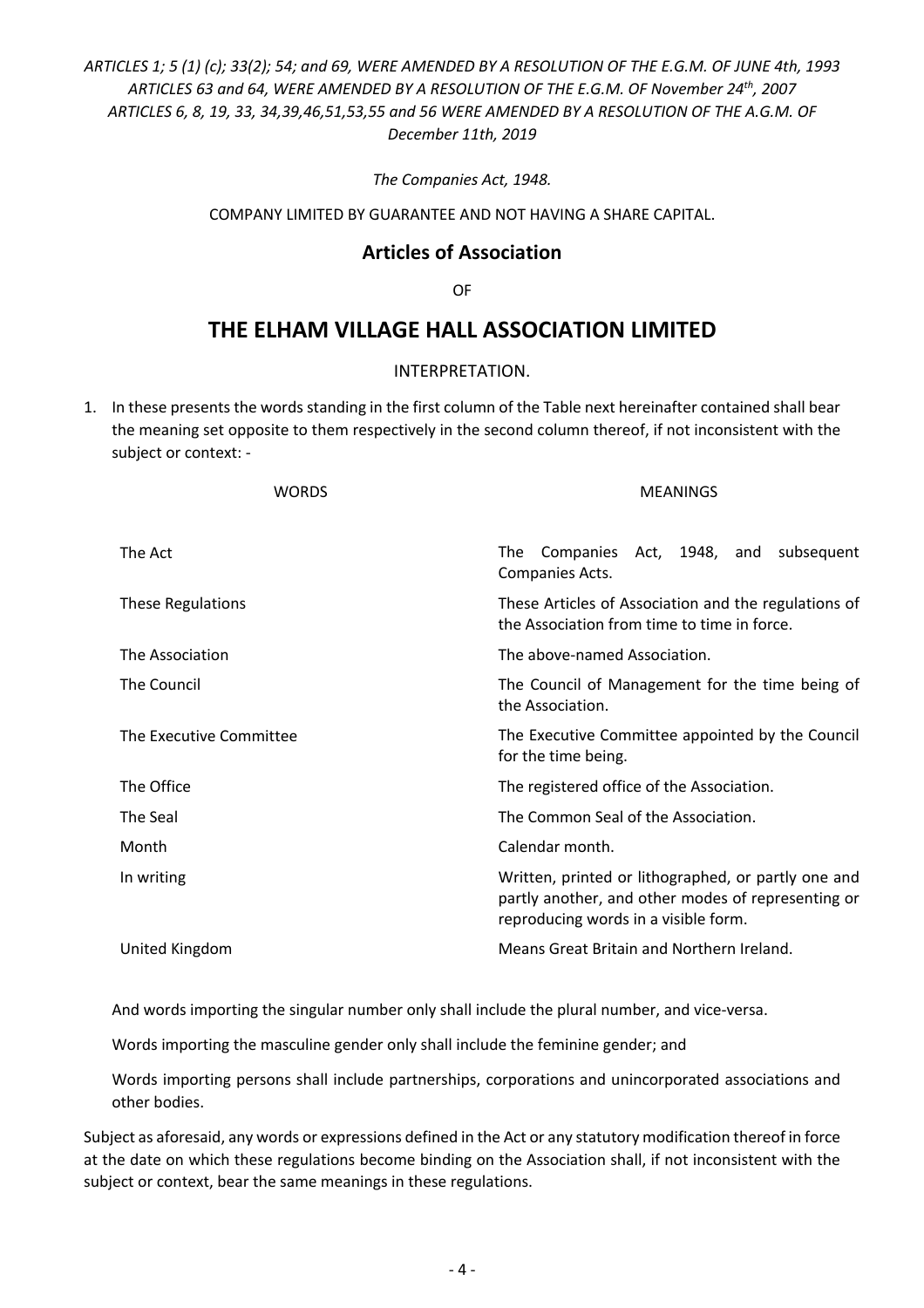#### MEMBERSHIP

- 2. The number of Members with which the Association proposes to be registered is 300 but the Council may from time to time register an increase of members.
- 3. The provisions of Section 110 of the Act shall be observed by the Association and every candidate for membership of the Association shall forward to the Secretary an application in such form and with such particulars as the Council may from time to time prescribe, duly signed. Such application shall comply with the conditions of any bye-laws or other regulations relating to the admission of members which may for the time being be in force and shall be deemed a consent to become a member.
- 4. The Association is established for the purposes expressed in the Memorandum of Association.
- 5. The members of the Association shall consist of the following only:
	- (1) Individual members who shall comprise the following:
		- (a) The subscribers to the Memorandum of Association.
		- (b) All persons over the age of 18 years who shall reside or hold property situate in the Parish of Elham, Kent, and who shall be admitted by the Council to membership. Such members and the subscribers to the Memorandum of Association are hereinafter referred to as " Ordinary Members."
		- (c) All persons under the age of 18 years who shall reside in the Parish of Elham who shall be admitted to membership by the Council. Such members are hereinafter referred to as "Junior Members", and although Junior Members are entitled to attend General Meetings they have no voting rights at such meetings.
		- (d) Any persons not resident in or holding property in the Parish of Elham but who shall be admitted to associate membership of the Association by the Council. Such members are hereinafter referred to as "Associate Members." Associate Members shall be admitted on such terms and conditions and with such rights and privileges (including voting powers) as the Council shall in each case in its absolute discretion from time to time determine and such terms and conditions, rights and privileges may differ in any case from those applicable to any other associate member if the Council shall so think fit.
	- (2) Group members who shall consist of such local statutory or other authorities and such voluntary or other organisations operating in Elham or its environs as the Council shall admit to group membership as having in its opinion aims of a social recreational or educational character not inconsistent with the objects of the Association as set out in the Memorandum of Association. Such members are hereinafter referred to as " group members."
	- (3) Honorary members, who shall be such persons as the Council shall admit to honorary membership of the Association as being persons distinguished in public life or in any professional public or financial body or association or otherwise deemed desirable to be admitted to honorary membership of the Association. The Council shall if so directed by the Association in General Meeting admit to honorary membership of the Association any particular person or persons. Honorary members shall not be required to sign any application form nor to pay any subscriptions or entrance fee or other levy but shall be entitled to attend at meetings of the Association but shall not be entitled to any vote thereat. Provided always that any honorary member shall be eligible for election to the office of President, Vice-President, Treasurer or Secretary or to serve on the Council or any Committee thereof and if so elected such honorary member shall have the same voting rights when acting as such officer or member of the Council or Committee (but not further or otherwise) as he would have had if he had been an ordinary member of the Association. Honorary membership may be terminated by the Council in the same way as ordinary membership.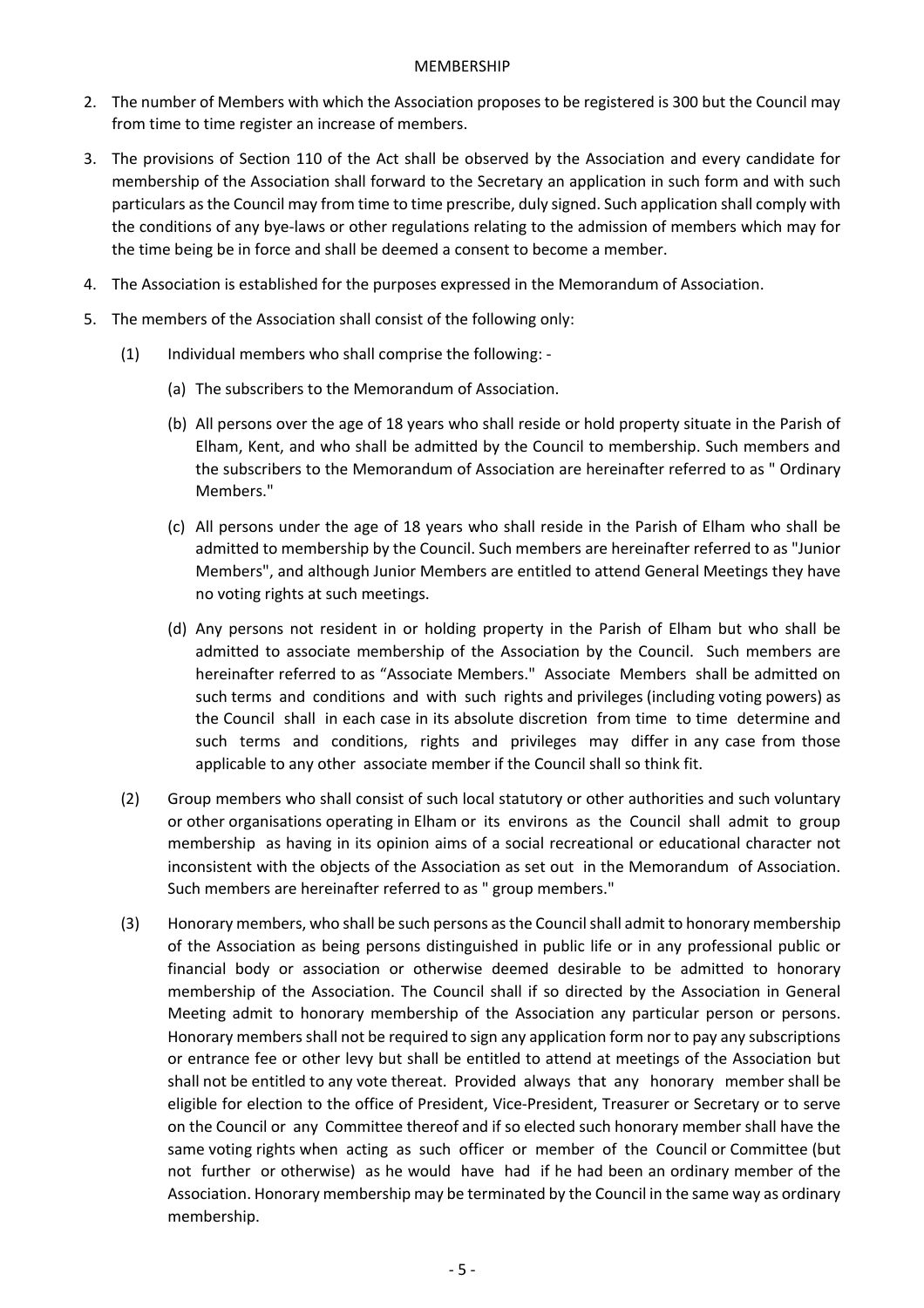- 6. The Council:
	- (a) may require applications for membership to be made in any reasonable way that they decide;
	- (b) may refuse an application for membership if they believe that it is in the best interests of the Association for them to do so;
	- (c) may, if they decide to refuse an application for membership, give the applicant their reasons for refusal but shall not be required to do so;
	- (d) any decision to refuse an application for membership shall be final.
- 7. (1) Any member who shall be admitted by the Council to have contributed to the funds of the Association prior to the date of incorporation of the Association shall not be liable to pay any subscription on admission to membership, in respect of the first year of his membership. The decision of the Council whether any member is entitled to exemption under this sub-clause shall be final and binding.
	- (2) Subject to sub-clause (1) hereof every member except an honorary member shall pay to the Association on demand and in each subsequent year on the anniversary of the date of his admission, such subscription as the Council may from time to time fix. Subscriptions may vary as between individuals members and group members and as between different classes of individual members. The Council may at any time if it shall think fit require an entrance fee for new members and may dispense from time to time with such requirement. No increase of any subscription from time to time payable under this Article shall come into operation until after the expiration of three months after notice of the increase has been given to all the members liable to pay such increased subscription and entitled to receive notices under these regulations. No part of any subscription or entrance fee shall be refundable unless the Council shall expressly determine that it shall be refunded in any particular case.
- 8. Any member whose annual subscription has lapsed shall remain a member until they have failed to respond to a reminder from the Membership Secretary. Failure to respond is deemed a resignation from membership. Should they reapply for membership at any time during that same year they shall pay the full annual subscription.
- 9. The Council shall have power to suspend or cancel the membership of any member of the Association after giving such member an opportunity of being heard but the Council shall not be under any obligation to give any reason for such suspension or cancellation. The decision of the Council in relation to any such suspension or cancellation shall be final.
- 10. Any person who by resignation or otherwise shall cease to be a member shall, nevertheless, remain liable for and shall pay to the Association any sums which at the time of his ceasing to be a member may be due from him to the Association for subscription money or otherwise. The Council may reinstate as a member a person who has ceased to be a member on such terms as may be deemed proper and with or without payment of any additional entrance fee or of any subscription for the year in which such member shall be reinstated.
- 11. The rights and privileges of a member shall not be transferable or transferable or transmissible by his own act or operation of law, and shall cease on his death, or in the case of a corporate or other body on its dissolution.
- 12. No member shall be entitled whilst any subscription or other sum shall be more than one month overdue and payable to the Association by such member to exercise any of the privileges of membership, and the Council may summarily remove from the register the name of any member in respect of whom any subscription or other sum due from him is three months in arrear.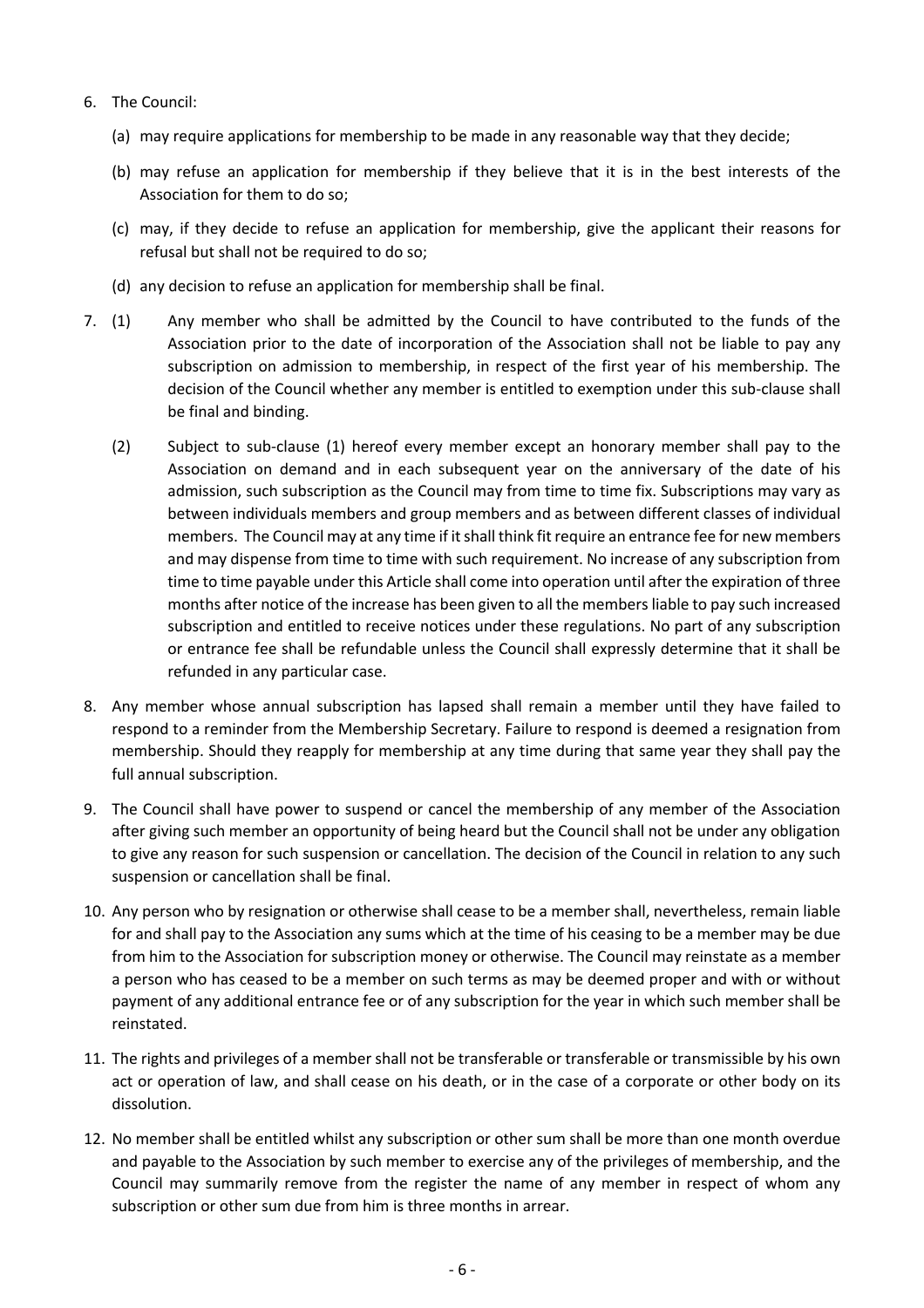- 13. All annual subscriptions and entrance fees of members and all other funds of the Association, except trust funds, levies for special purposes and donations accepted for some specific purpose, shall be available for the ordinary purposes of the Association including the expenses of management thereof Provided that no moneys or other assets of the Association shall be applied for any purposes other than those authorised by the Memorandum of Association. The Council shall have power to accept from any member or nonmember donations either for general or specific purposes within the objects of the Association and may allocate any funds of the Association except as aforesaid at the discretion of the Council to any section of the Association for its use or benefit.
- 14. The members of the Association may with the written permission of the Council be formed into sections for the furtherance of particular common activities within the objects of the Association and the members of any such sections may make such regulations and raise such levies for the particular purposes of the section as they shall think fit Provided that such regulations are not inconsistent with the provisions of these regulations and shall be first approved by the Council before becoming operative and the decision of the Council whether or not to approve any such regulation or proposed levy shall be final.

#### GENERAL MEETINGS.

- 15. The Association shall hold a General Meeting once in every calendar year as its annual general meeting at such time and place as the Council may determine and the annual general meeting shall be specified as such in the notices calling it provided that every annual general meeting except the first shall be held not more than fifteen months after the holding of such preceding meeting and that so long as the Association holds its first annual general meeting within eighteen months after its incorporation it need not hold it in the year of its incorporation or in the following year. All general meetings other than annual general meetings shall be called extraordinary meetings.
- 16. The President, the Vice-President or the Council, or any three members thereof, may whenever they think fit convene an extraordinary meeting and extra- ordinary meetings shall also be convened on such requisition or in default may be convened by such requisitionists as provided by section 132 of the Act but section 134 thereof shall not apply to the Association.
- 17. Subject to the provisions of the Act relating to Special Resolutions, twenty- one days notice at the least of every Annual general meeting and fourteen days notice at least of every other general meeting (exclusive in every case both of the day on which it is served or deemed to be served and of the day for which it is given) specifying the place, the day and the hour of meeting, and in the case of special business the general nature of that business, shall be given in manner hereinafter mentioned to such persons as are under these presents or under the Act entitled to receive such notices from the Association, but with the consent of all the members entitled to receive notices thereof, or of such proportion thereof as is prescribed by the Act in the case of meetings other than Annual general meetings, a meeting may be convened by such notice as those members may think fit.
- 18. The accidental omission to give notice of a meeting to, or the non-receipt of such notice by, any person entitled to receive notice thereof shall not invalidate any resolution passed, or proceeding had, at any meeting.

## PROCEEDINGS AT GENERAL MEETINGS.

- 19. All business shall be deemed special that is transacted at an extraordinary meeting and all that is transacted at an annual general meeting shall be deemed special with the exception of consideration of the income and expenditure account and balance sheet, the reports of the Council and of the honorary officers of the Association and of the auditors, the election of members of the Council and the fixing of any remuneration of the auditors.
- 20. No business shall be transacted at any general meeting unless a quorum is present when the meeting proceeds to business. Save as herein otherwise provided ten members present in person and entitled to vote shall be a quorum unless and until the Association in General meeting shall otherwise determine.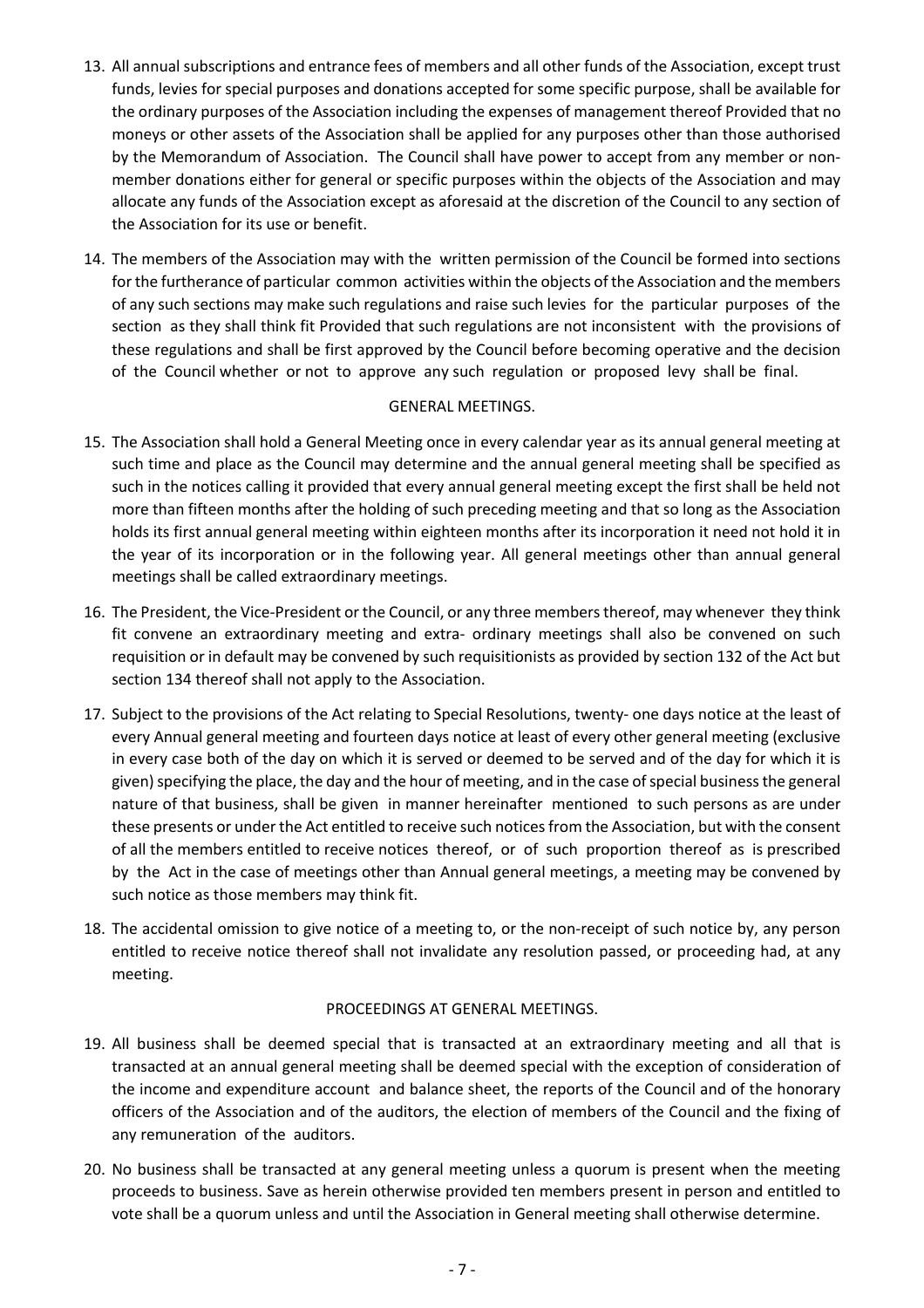- 21. If within fifteen minutes from the time appointed for the holding of a general meeting a quorum is not present, the meeting, if convened on the requisition of members shall be dissolved. In any other case it shall stand adjourned to the same day in the next week, at the same time and place, or at such other place as the Chairman shall appoint, and if at such adjourned meeting a quorum is not present the members present shall be a quorum.
- 22. The President, or if he shall be absent or unwilling to act, the Vice-President, shall preside as chairman at every general meeting but if neither the President nor the Vice-President shall be present and willing to act, or if at any meeting neither of them shall be present at the time appointed for holding the same, the members present shall choose a member of the Council or if none such be present, or if all the members of the Council present decline to take the Chair, they shall choose some member of the Association who shall be present and entitled to vote, to preside.
- 23. The Chairman may, with the consent of any meeting at which a quorum is present (and shall if so directed by the meeting) adjourn the meeting from time to time, and from place to place, but no business shall be transacted at any adjourned meeting other than business which might have been transacted at the meeting from which the adjournment took place. Whenever a meeting is adjourned for thirty days or more, notice of the adjourned meeting shall be given in the same manner as of an original meeting. Save as aforesaid, the members shall not be entitled to any notice of an adjournment, or of the business to be transacted at an adjourned meeting.
- 24. (1) At all general meetings a resolution put to the vote of the meeting shall be decided on a show of hands by a majority of the members present in person and entitled to vote unless before or upon the declaration of the result of a show of hands a poll be demanded in writing by the chairman or by five members present and entitled to vote or by members representing one-tenth of the total voting rights of all the members having the right to vote at the meeting and unless a poll be so demanded a declaration by the chairman of the meeting that a Resolution has been carried or has been carried unanimously or by a particular majority, or lost, or not carried by a particular majority, shall be conclusive evidence thereof, without proof of the number or proportion of the votes recorded in favour of or against that resolution.
	- (2) If on the taking of a vote on a show of hands the right of any particular person present to vote shall be challenged, either before or immediately on the declaration of the result of the vote by the chairman, and such vote is disallowed, the resolution shall be again put to the meeting to be voted upon.
	- (3) The demand for a poll may be withdrawn.
- 25. Subject to the provisions of Article 26, if a poll be demanded in manner aforesaid, it shall be taken at such time and place, and in such manner, as the chairman of the meeting shall direct, and the result of the poll shall be deemed to be the resolution of the meeting at which the poll was demanded.
- 26. No poll shall be demanded on the election of a chairman of a meeting, or on any question of adjournment.
- 27. In the case of an equality of votes, whether on a show of hands or on a poll, the chairman of the meeting shall be entitled to a second or casting vote.
- 28. The demand for a poll shall not prevent the continuance of a meeting for the transaction of any business other than the question on which a poll has been demanded.

#### VOTES OF MEMBERS.

29. Subject in each case to Article 12 hereof every ordinary member and every authorised representative of a group member present in person and entitled to vote shall have one vote on a show of hands and one vote on a poll. No member or authorised representative of a member shall be entitled to appoint a proxy. An Associate member shall have only such voting rights (if any) as may be conferred by the Council at the time of admission of such Associate member or at any time there- after. Junior members shall have no voting rights at general meetings.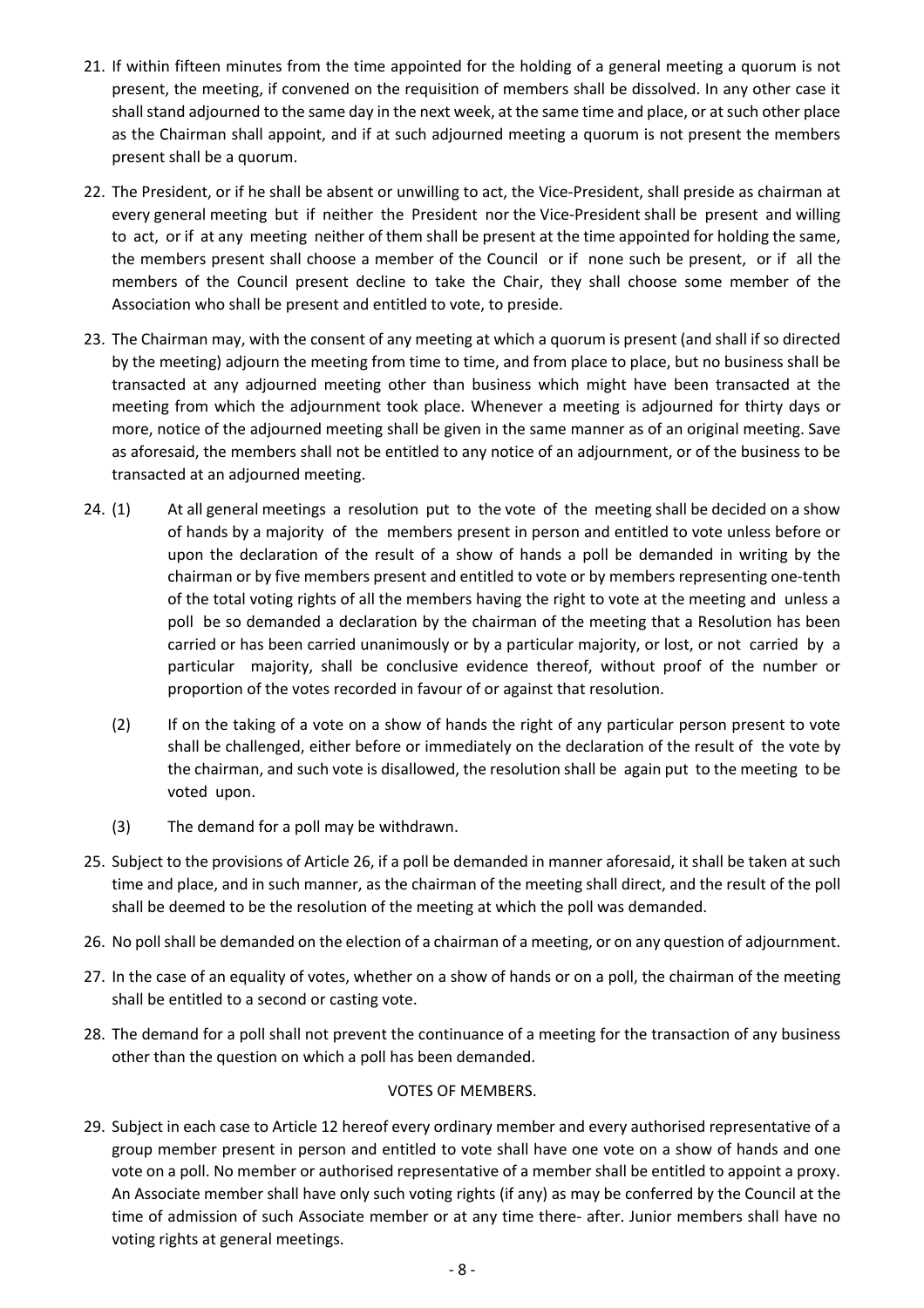- 30. (1) Every Group Member or other member being a corporation or other body shall by resolution of its directors or other governing body nominate such person as it shall think fit and as shall be approved by the Council, to represent it at any meeting of the Association and the person so nominated shall be entitled to exercise the same powers on behalf of the Group member, corporation or other body aforesaid, which he represents as such Group member, corporation or body, could exercise if it were an individual person. A member so represented at a meeting shall be deemed to be present in person for the purpose of these regulations.
	- (2) Any member being a partnership firm shall be represented by any partner thereof, or, if notice shall be given to the Secretary in writing in form to be prescribed by the Council and subject to the right of the Council to reject any such representation without giving any reason, by a manager thereof. A member so represented at a meeting shall be deemed to be present in person for the purpose of these regulations.
- 31. Any representative nominated under Article 30 hereof may serve on the Council or any Committee but on his nomination being terminated by the member appointing him, the representative substituted by such member shall not thereby, ipso facto become a member of the Council or Committee in place of the representative whom he replaces.
- 32. No objection shall be made as to the validity of any vote except at the meeting at which· such vote shall. be tendered and every vote not disallowed at such meeting by the chairman shall be deemed valid.

#### COUNCIL OF MANAGEMENT AND OFFICERS.

33. The business of the Association shall be managed by a Council of Management (herein referred to as " the Council ") whose services shall be honorary. Unless and until otherwise determined by the Association in General Meeting, the Council shall consist of a President, Vice-President, Treasurer, Secretary and not less than two other members.

Such other members shall be elected from the ordinary members and authorised representatives of Group members of the Association.

No person shall be elected a member of the Council or an honorary officer unless he shall be a member of the Association or the authorised representative of a member pursuant to Article 30 hereof and any member of the Council or any honorary officer who shall cease to be a member of the Association shall ipso facto vacate office.

At the first meeting of the Council following the Annual General Meeting of the Association the President, Vice-President, Treasurer and Secretary shall retire and if eligible, may offer themselves for re-election. The members of the Council shall elect from amongst the members the Council the President, Vice-President, Treasurer and Secretary.

The Council may from time to time co-opt or determine to be ex-officio members of the Council, members of the Association as the council shall decide, subject however to the provisions of the Memorandum of Association.

34. The first members of the Council shall be appointed in writing by the signatories to the Memorandum of Association and they shall from amongst their number or the other members of the Association for the time being qualified for such appointment appoint a first President, Vice-President, Honorary Treasurer and Honorary Secretary. The first Council and honorary officers shall hold office until the first annual general meeting of the Association when they shall all retire.

At each Annual General meeting of the Association one third of the members of the council shall retire and if eligible may offer themselves for re-election. At each Annual General Meeting the members of the Association present shall elect the members of the Council requiring to be elected.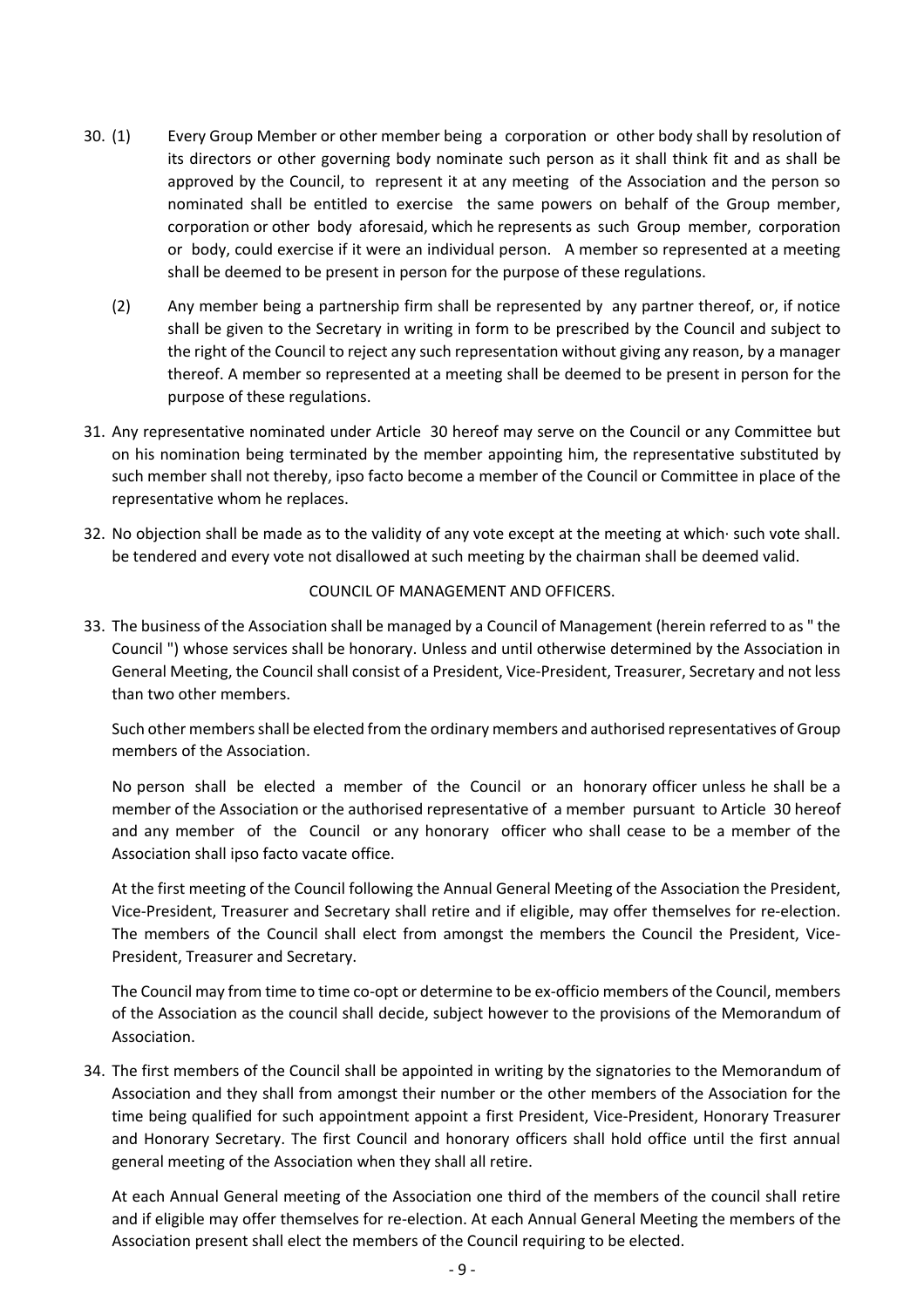- 35. A retiring officer or member of the Council shall retain his office until the dissolution or adjournment of the meeting at which his successor is elected or · until it is resolved not to fill his place.
- 36. If at any meeting at which an election of members of the Council ought to take place, the places of the retiring members of the Council or some of them, are not filled up, the retiring members of the Council or such of them as have not had their places filled up shall if willing to act be deemed to have been re-elected, unless it shall be determined at such meeting to reduce the number of members of the Council.
- 37. The Council may from time to time and at any time appoint any member of the Association eligible under these Articles either to fill a casual vacancy or by way of addition to its number provided that the prescribed maximum be not thereby exceeded. Any member so appointed shall retain his office only until the next annual general meeting but he shall then be eligible for re-election. In the event of any of the honorary officers of the company ceasing to hold office during his term of office by reason of death, disqualification or retirement, the Council may appoint any of its members to fill such vacant office but such member shall hold off ice only until the next annual general meeting.
- 38. The members of the Council who shall retire by rotation in each year shall be those who have been longest in office since their last election but, as between persons who became members of the Council on the same day, those to retire shall (unless they otherwise agree among themselves) be determined by lot. If the number of members of the Council is not a multiple of three then the nearest to one-third shall retire from office.
- 39. This article has been deleted.
- 40. The provisions of Section 185 of the Act or any statutory enactment or modification thereof for the time being in force shall not apply to the Company.

#### POWERS AND DUTIES OF COUNCIL.

- 41. The Council may pay all such expenses of, and preliminary and incidental to, the promotion, formation, establishment and registration of the Association as they think fit, and may exercise all such powers of the Association and do on behalf of the Association all such acts as may be exercised and done by the Association and as are not by statute or by these presents required to be exercised or done by the Association in General Meeting, subject nevertheless to any regulations of these presents, to the provisions of the statutes for the time being in force and affecting the Association, and to such regulations, being not inconsistent with the aforesaid regulations or provisions as may be prescribed by the Association in General Meeting, but no regulation made by the Association in General Meeting shall invalidate any prior act of the Council which would have been valid if such regulation had not been made.
- 42. The Council may act notwithstanding any vacancy in its body; provided always that in case the Council shall at any time be or be reduced in number to less than the minimum number prescribed by or in accordance with these presents it shall be lawful for them to act as a Council for the purpose of filling up vacancies in their body, or of summoning a General Meeting, but not for any other purpose.
- 43. The Council may from time to time at their discretion raise or borrow from one or more of the members, or from any other person, firm or company, or secure the payment of any sum or sums of money for the purposes of the Association authorised by the Memorandum of Association.
- 44. The Council may raise or secure the repayment of such moneys in such manner and upon such terms and conditions in all respects as they think fit, and in particular by the issue of Debentures or Debenture Stock of the Association charged upon all or any part of the property of the Association (both present and future).
- 45. The Council shall have power to appoint and dismiss such officers and servants of the Association on such terms and conditions as to remuneration or other- wise as it may consider expedient for the purposes of the Association but so that no member of the Council or honorary officer shall be appointed to any paid employment or be paid any remuneration for his services whilst he shall remain a member of the Council or an honorary officer.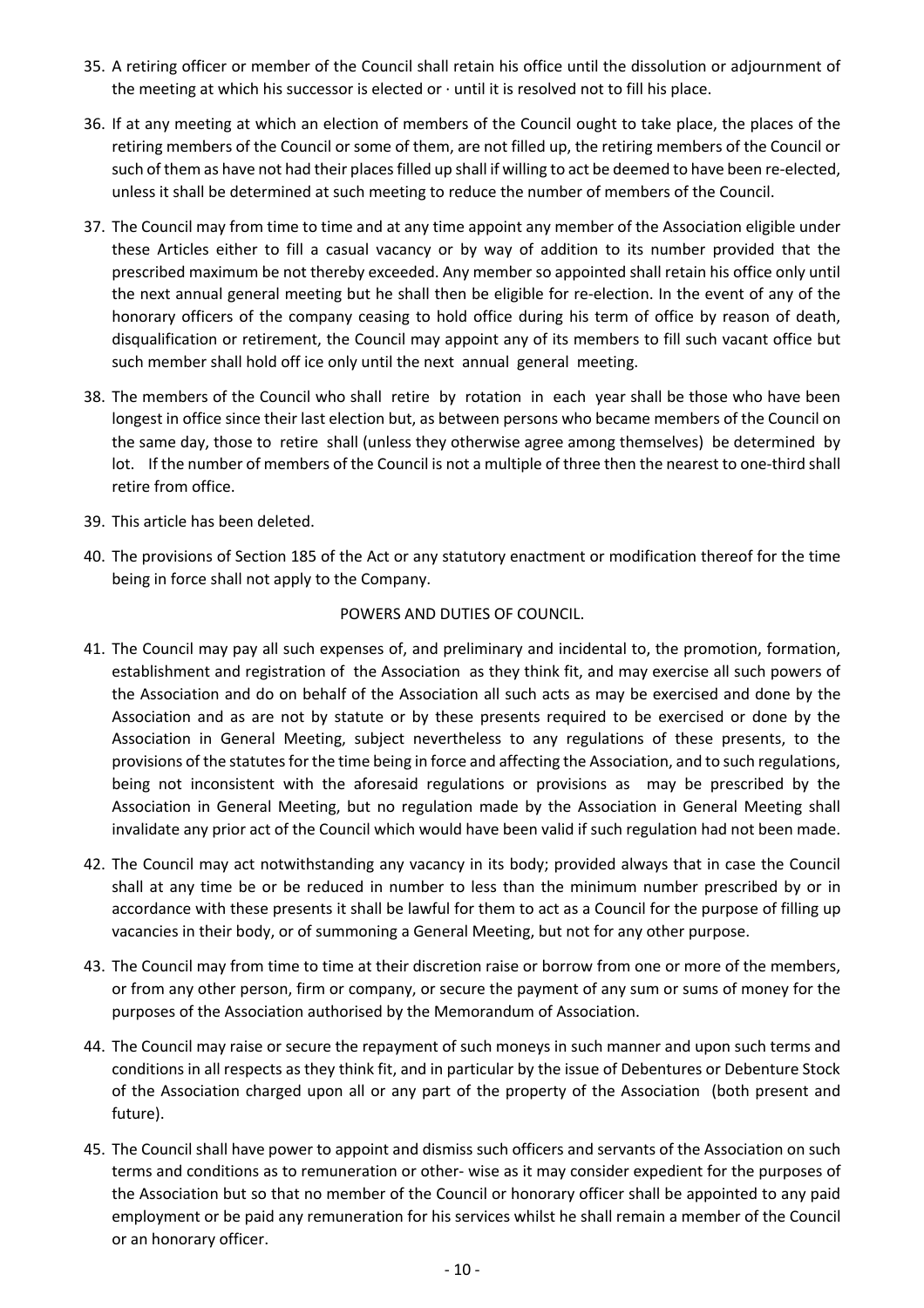#### PROCEEDINGS OF THE COUNCIL.

- 46. The Council may meet for the dispatch of business, adjourn and otherwise regulate their meetings as they think fit and determine the quorum necessary for the transaction of business. Unless otherwise determined by the Council the quorum shall be five members of the Council, at least one of whom shall be either the President or Vice President.
- 47. Questions arising at any meeting shall be decided by a majority of votes. In case of an equality of votes the chairman shall have a second or casting vote.
- 48. The chairman or not less than one-third of the total number of members of the Council for the time being may, and on the request of the Chairman or such proportion of the members of the Council, the Secretary shall, at any time, summon a meeting of the Council by notice served upon the several members thereof. A member of the Council who is absent from the United Kingdom shall not be entitled to a notice of a meeting.
- 49. The President, or if he is absent or unwilling to preside then the Vice- President shall preside at Meetings of the Council. If neither the President nor the Vice-President is present and willing to preside within five minutes after the time appointed for the holding of the meeting the members of the Council shall choose one of their number to act as Chairman of the Meeting.
- 50. A meeting of the Council at which a quorum is present shall be competent to exercise all the authorities, powers and discretions by or under the regulations of the Association for the time being vested in the Council generally.

## EXECUTIVE COMMITTEE.

- 51. This Article has been deleted.
- 52. This Article has been deleted.
- 53. This Article has been deleted.
- 54. This article was deleted, in accordance with the wishes of the Charity Commissioner.

#### MINUTES.

- 55. The Council shall cause proper Minutes to be made of all appointments of officers made by the Council and of the proceedings of all meetings of the Association and the Council and any sub-committee and all business transacted at such meetings and any such Minutes of any meeting if purporting to be signed by the chairman of such meeting or by the chairman of the next succeeding meeting shall be sufficient evidence without any further proof of the facts stated therein.
- 56. A memorandum in writing signed by all members of the Council or any sub-committee for the time being shall be as valid and effectual as if it were a Resolution passed at a meeting of the Council or such subcommittee duly convened and constituted as the case may be.

#### THE SEAL.

- 57. The Council shall provide a Common Seal for the Association and shall have power from time to time to destroy the same and substitute a new seal in lieu thereof. Such Common Seal shall be deposited in the Office.
- 58. The Seal of the Association shall not be affixed to any instrument except by the authority of a resolution of the Council, and in the presence of at least two members of the Council and of the Secretary, and the said members of the Council and the Secretary shall sign every instrument to which the Seal shall be so affixed in their presence, and in favour of any purchaser or person bona fide dealing with the Association such signatures shall be conclusive evidence of the fact that the Seal has been properly affixed.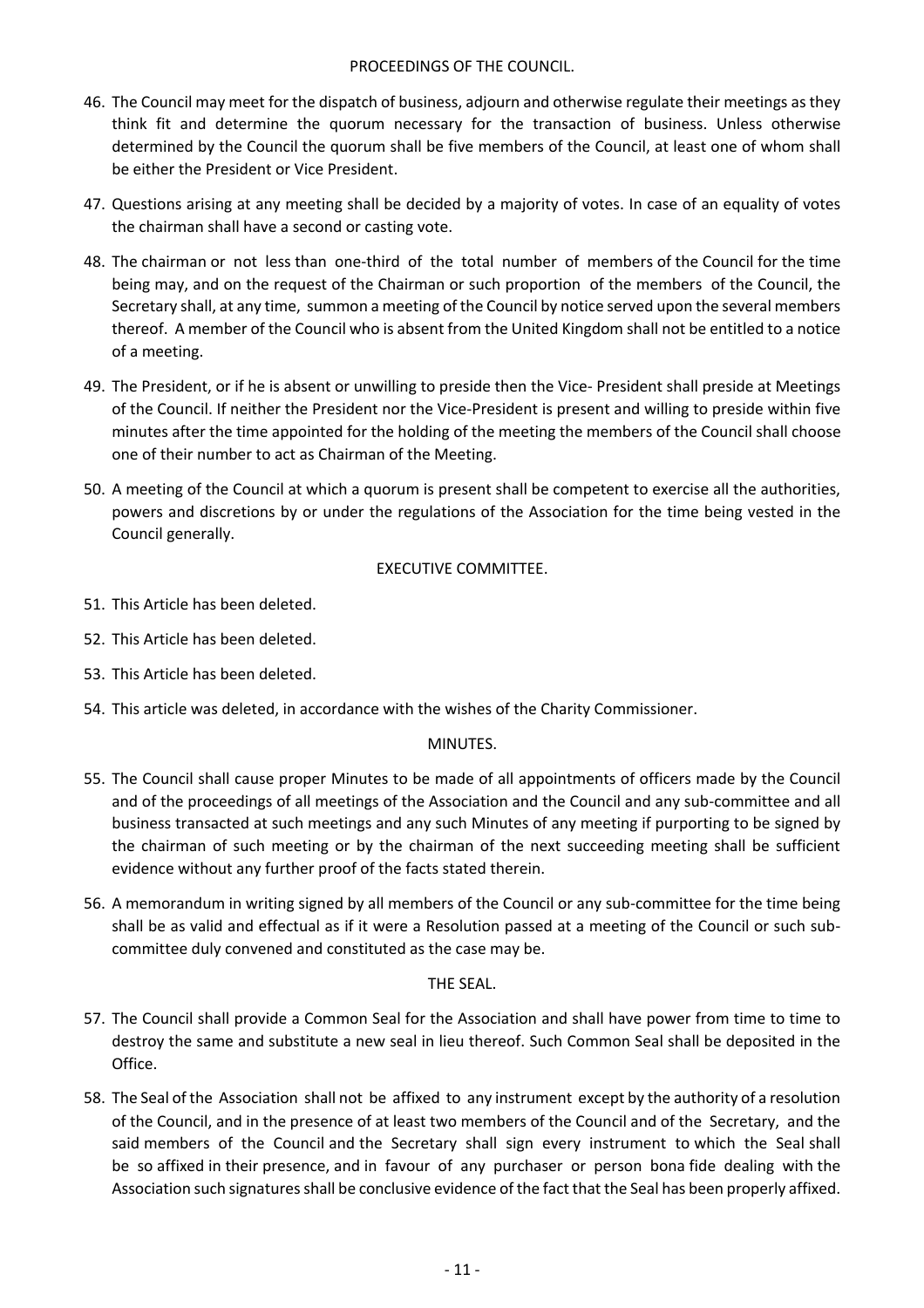#### DISQUALIFICATION OF COUNCIL MEMBERS.

- 59. The office of a member of the Council or of any honorary officer of the Association shall be vacated:
	- (a) If a receiving order is made against him or he becomes bankrupt or suspends payment or makes any arrangement or composition with his creditors.
	- (b) If he becomes of unsound mind.
	- (c) If he ceases to be a member of the Association or the duly authorised representative of a member of the Association.
	- (d) Subject to any agreement he may have entered into with the Association if by notice in writing to the Association he resigns his office.
	- (e) If he ceases to hold office by reason of any order made under section 188 of the Act.
	- (f) If he is removed by a resolution of the Association.
	- (g) If he is requested in writing by all other members of the Council to resign.

#### ACCOUNTS.

- 60. The Council shall cause proper books of account to be kept with respect to:
	- (a) All sums of money received and expenses by the Association and the matters in respect of which such receipts and expenditure take place.
	- (b) All sales and purchases of goods by the Association; and
	- (c) The assets and liabilities of the Association.

Proper books shall not be deemed to be kept if there are not kept such books of account as are necessary to give a true and fair view of the state of the affairs of the Association and to explain its transactions.

- 61. The books of account shall be kept at the office, or, subject to section 147 (3) of the Act, at such other place or places as the Council shall think fit and shall always be open to the inspection of the members of the Council.
- 62. The Association in General Meeting may from time to time make reasonable conditions and regulations as to the time and manner of the inspection by the members of the accounts and books of the Association or any of them, and subject to such conditions and regulations the accounts and books of the Association shall be open to the inspection of members at all reasonable times during business hours.
- 63. At the Annual General Meeting in every year the Council shall lay before the Association a proper income and expenditure account for the period since the last preceding account made up to a date not more than six months before such meeting accompanied by an annual report of the Council.

#### AUDIT.

64. Once at least in every year the accounts of the Association shall be examined and the correctness of the income and expenditure accounts and balance sheet shall be ascertained by an independent examiner.

#### NOTICES.

- 65. A notice may be served by the Association upon any member, either personally or by sending it through the post in a prepaid letter, addressed to such member at his registered address as appearing in the register of members.
- 66. Any member described in the register of members by an address not within the United Kingdom, who shall from time to time give to the Association an address within the United Kingdom at which notices may be served upon him, shall be entitled to have notices served upon him at such address, but, save as